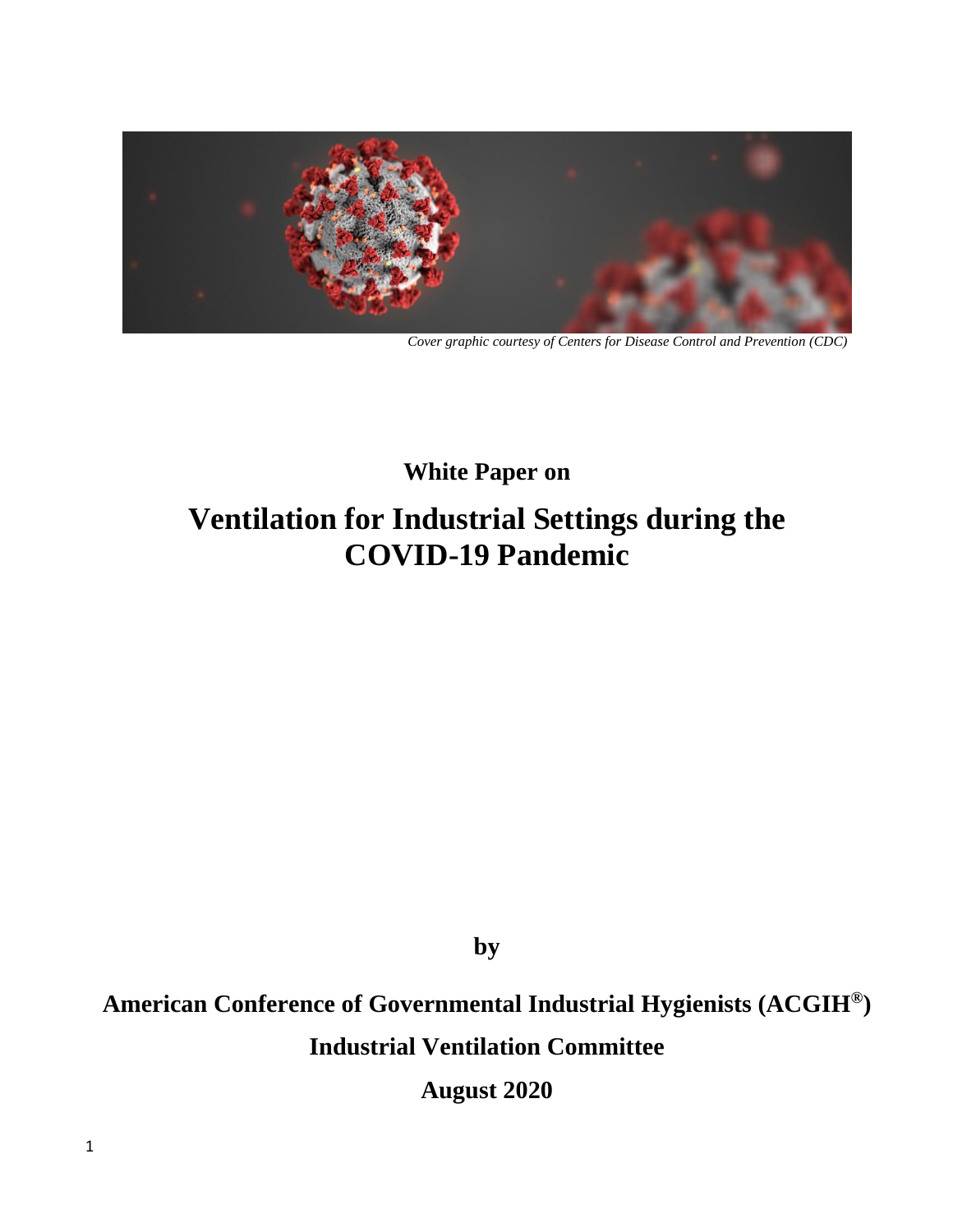## **Preamble**

This White Paper, developed by the Industrial Ventilation Committee of the American Conference of Governmental Industrial Hygienists (ACGIH®), originates from concern about the proper use of ventilation controls in industrial workplaces where SARS-CoV-2 (the Coronavirus responsible for COVID-19) is potentially present. This volunteer committee, with expertise in industrial ventilation, offers guidance on the topic of industrial ventilation to industrial/commercial facilities that are planning operational controls to reduce the impact of the COVID-19 pandemic for employees returning to work around the world. These *recommended practices* are intended as guidance for Occupational and Environmental Health and Safety professionals and others including plant managers as they seek to mitigate exposures for their workforce during the COVID-19 pandemic.

Included within this paper are COVID-19 exposure control strategies that consider all of the traditional industrial hygiene Hierarchy of Controls. It will provide some practical suggestions about the use of ventilation principles and concepts that can help reduce worker exposure to droplets and aerosols that may contain Coronavirus-19. It will also communicate some simple guidelines and principles that can be used to select and design ventilation controls to limit the spread of Coronavirus disease. This White Paper will NOT opine on heating, ventilation and air-conditioning (HVAC) systems and other ventilation systems that are used in office situations, as they have been addressed by ASHRAE in recent documents (ASHRAE, 2020).

The design of an overall exposure control strategy in a facility within the context of Coronavirus-19 will likely require a combination of control strategies. Currently available information characterizes this biological hazard as:

- $\triangleright$  potentially severe in its effects,
- $\triangleright$  highly contagious,
- $\triangleright$  associated with a significant percentage of infectious, although asymptomatic, individuals,
- $\triangleright$  transmitted person-to-person,
- $\triangleright$  initiating respiratory infection through inhalation and contact with the eyes, nose, and mouth, and
- $\triangleright$  having an unknown infectious dose range at the time of this writing.

Therefore, these guidelines address possible courses of action regarding the use of industrial ventilation systems for local exhaust, dilution, and convective cooling purposes within the context of prevention of transmission of Coronavirus-19. The type of industry, worker occupation, exposure profile, climate, facility layout, and indoor environmental conditions will affect how these guidelines should be implemented.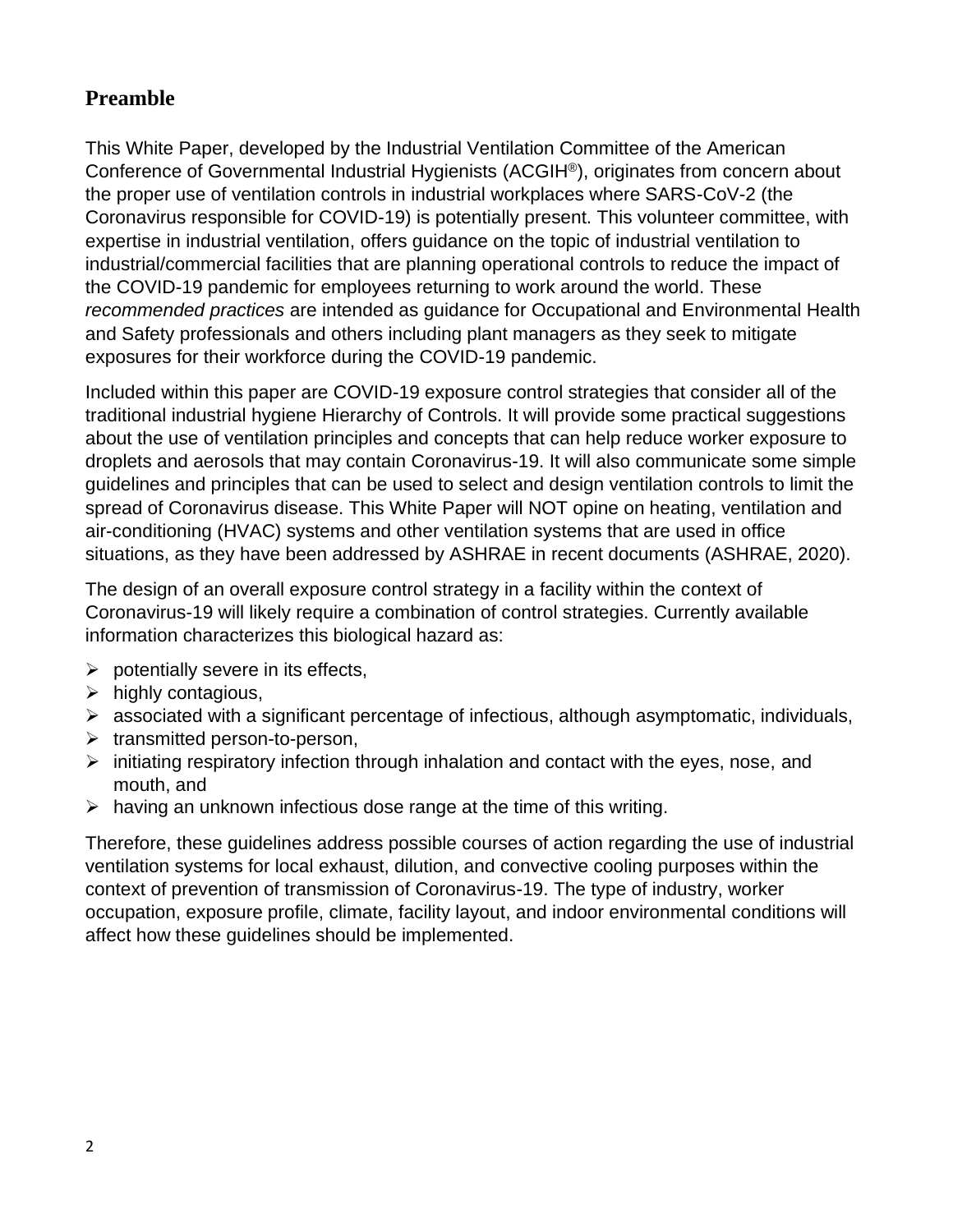## **Introduction and Background**

Coronavirus Disease 2019 (COVID-19) is associated with a pathogenic novel coronavirus (SARS-CoV-2 or Coronavirus-19 for the purpose of this document) from the same family of viruses responsible for the Severe Acute Respiratory Syndrome (SARS) outbreak experienced between 2002 and 2004. COVID-19 is caused by a single-stranded RNA virus with a lipid envelope that has a diameter of approximately 120 nm (wetted particle size larger) (Zhu, 2020; CDC, 2020).

Symptoms associated with COVID-19 vary by age and health status from mild flu-like symptoms to severe respiratory distress and death. According to the Centers for Disease Control and Prevention (CDC), individuals with increased susceptibility to more severe COVID-19 illness include those over 60 years of age and those with underlying health issues, such as serious cardiovascular conditions, moderate to severe lung disease or asthma, immune system deficiencies, obesity, and underlying medical conditions (such as diabetes, or renal or liver disease) (CDCa, 2020). In addition, a proportion (5%−80%) of infected individuals may not show symptoms (asymptomatic) (Oxford University, 2020; Oran and Topol, 2020).

Disease transmission has been demonstrated to occur person-to-person and is thought to occur through:

- $\triangleright$  propulsion of large droplets generated from coughing and sneezing directly into the face, nose, eyes, and mouth of someone nearby (droplet transmission),
- ➢ inhalation of infectious particles generated by breathing, talking, singing, coughing, and sneezing that remain suspended for lengthy periods or are distributed by indoor air currents (aerosol transmission) (Jones, 2015), and
- ➢ contaminated hand-to-mucus membrane contact (contact transmission) (CDCb, 2020).

Airborne transmission (inhalation of infectious particles at a long distance from the source, e.g., through a ventilation system) cannot be ruled out given the potential extended viability of Coronavirus-19 in air (van Doremalen et al., 2020) as shown in laboratory experiments (CDCd, 2019).

Currently, there is uncertainty as to how many virions (viruses) are required to achieve an infectious dose (i.e., how much virus is necessary to infect someone) and about the nature of droplet, aerosol and airborne transmissions including relevant particle sizes, particle behavior over time, and the amount of viable virus present in a given aerosol particle. Since aerosols are a potentially important route of exposure, their control must be considered in a larger, overarching strategy for minimizing Coronavirus-19 transmission in industrial settings. Ventilation, as a type of engineering control, can play an important role in controlling exposure to an infectious aerosol in an indoor industrial workplace.

## **Hierarchy of Controls**

As part of the normal hazard assessment, experts such as Certified Industrial Hygienists (CIHs) should inspect and evaluate each area of the workplace through the Hierarchy of Controls lens to determine how best to protect workers. This assessment involves noting all processes and conditions that have the potential to harm employees through chemical/dust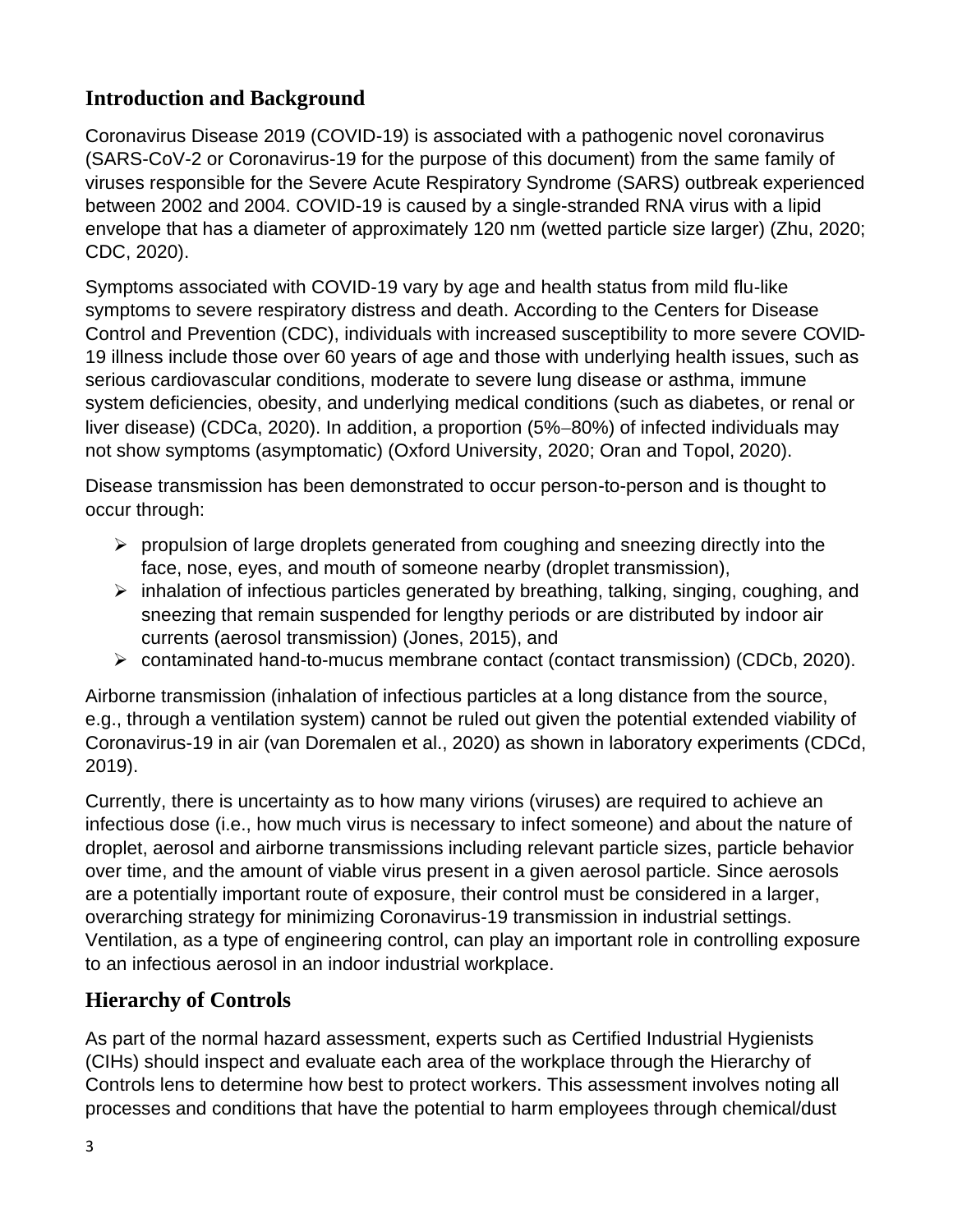exposures, hazardous energy, dangerous machinery, etc. During the current pandemic, it is necessary to look for instances that may increase the risk of worker exposure to the virus.

This worker exposure will primarily be through prolonged close proximity to other workers who are infected, but exposure could also include the use of shared tools, inadequate or poorly directed ventilation, and close contact associated with an excessive number of employees in common areas (such as cafeterias) at one time.

As shown in Figure 1, the methods of controlling a hazard generally become less effective moving down the hierarchy. **Elimination** requires source removal, which could involve removing infected individuals from the workplace through screening or testing, assigning remote work (where possible) or limiting the number of individuals in a space at one time (and enforcing social distancing) to lower airborne concentration. **Substitution**, replacing the source with something less hazardous, may not be relevant although automation (e.g., robots) may be useful in some instances. **Engineering controls, administrative controls and personal protective equipment (PPE)** all have a place in protecting workers during the pandemic. While engineering controls are generally most protective for workers, due to the nature of the virus and the limitations of most industrial ventilation systems, administrative controls or some form of personal protection may also be essential in combination with engineering controls, such as ventilation.



**FIGURE 1. Hierarchy of Controls (NIOSH, 2020)**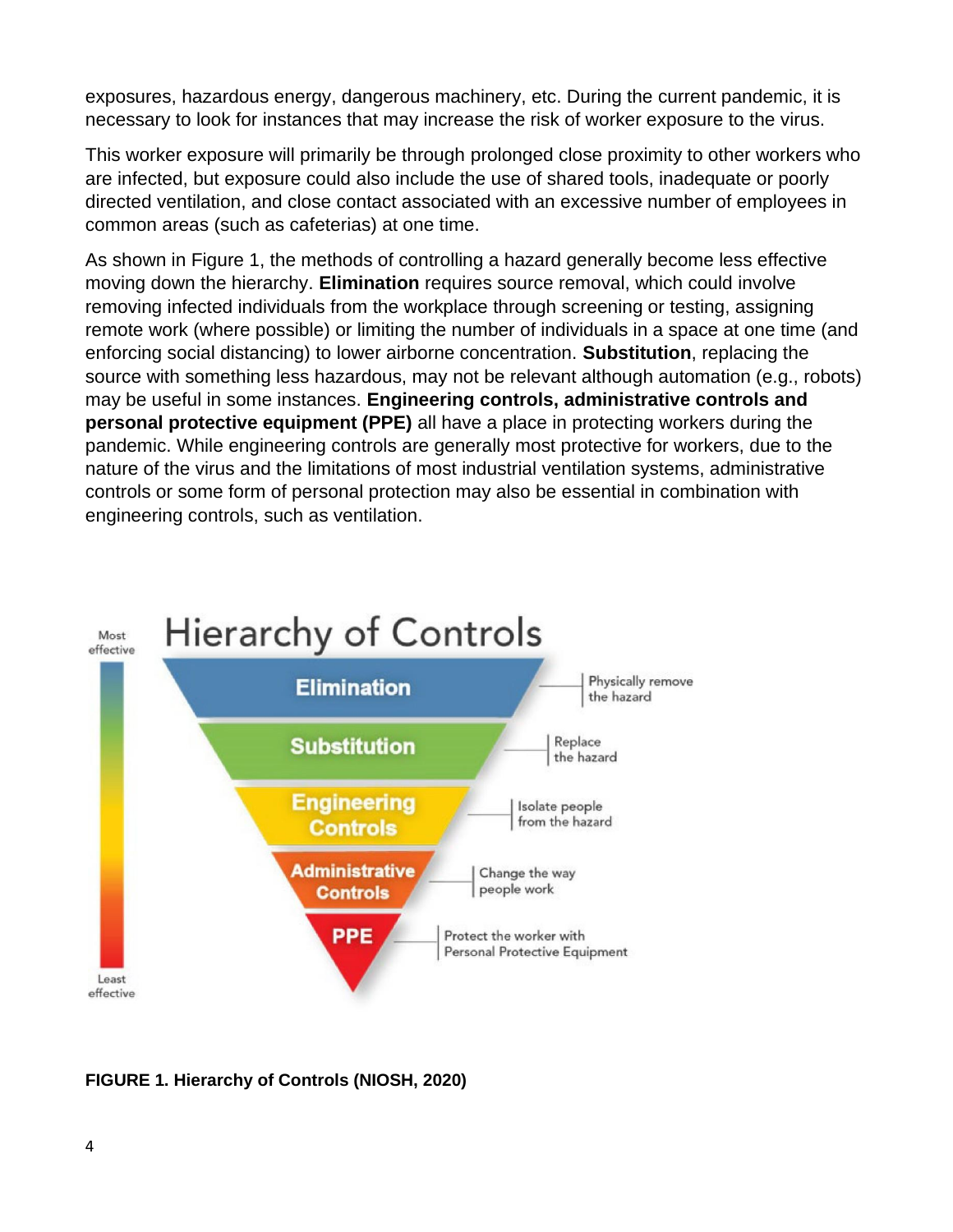## **Engineering Controls**

## *Basic Principles for COVID-19 Ventilation in an Industrial Setting*

Ventilation, if designed and implemented properly plays a critical role in mitigating disease by reducing droplets and aerosols in air, and subsequent airborne transmission. The two types of ventilation that can impact concentration include general exhaust ventilation (GEV) in the form of dilution ventilation, and local exhaust ventilation (LEV). Dilution ventilation occurs when contaminants of concern within a space are reduced by removing contaminated air and replacing it with clean air. This may be accomplished either by 1) replacing room air parcels with clean ones (plug or laminar flow, 50−150 feet per minute) (see Figures 2 and 3), or 2) diluting existing contaminated air with cleaned, outside air using mixing (see Figure 4). Alternatively, LEV occurs when contaminants generated within a space are captured using exhaust capture devices (e.g., hoods) at or close to the source.

In order to fully understand how a ventilation system is working, an audit should be conducted to determine where and how air enters and exits from the space. Then a general idea about the overall airflow pattern can be estimated. For any air that is being recirculated, such as from LEV or from office spaces, the ability to remove as much of the virus load as possible before reintroducing the air is critical. (See section titled Filtration in this document and ASHRAE 2020 document.)

#### 1. General Exhaust Ventilation

For typical industrial applications, the intent of dilution ventilation is to either replace parcels of contaminated air or dilute those parcels with clean, outside air (or filtered recirculated air) to reduce the contaminant level below some recommended level to avoid worker overexposures and adverse health effects. In the case of Coronavirus-19, where each worker is a potential contaminant source, the airflow pattern is the most critical issue to determine, modify, and control.

Dilution ventilation consists of exhaust fans that pull air through exhaust openings in the workspace and the makeup air and supply fans that replace the air that was removed. The makeup air may come from supply fans or openings in the building envelope such as windows, doors, or vents.

If open doors, windows, or vents are currently the only source of available replacement air, consideration should be given to installation of a ducted, powered air system, with airflow introduced at or near the floor level so the replacement air can move past a worker and up to the exhaust without passing other workers (combined with social distancing practice). If there is an existing supply air system, consider modifying the system to duct and deliver the air at or near floor level. Figure 2 illustrates an example of an appropriate supply/exhaust airflow arrangement.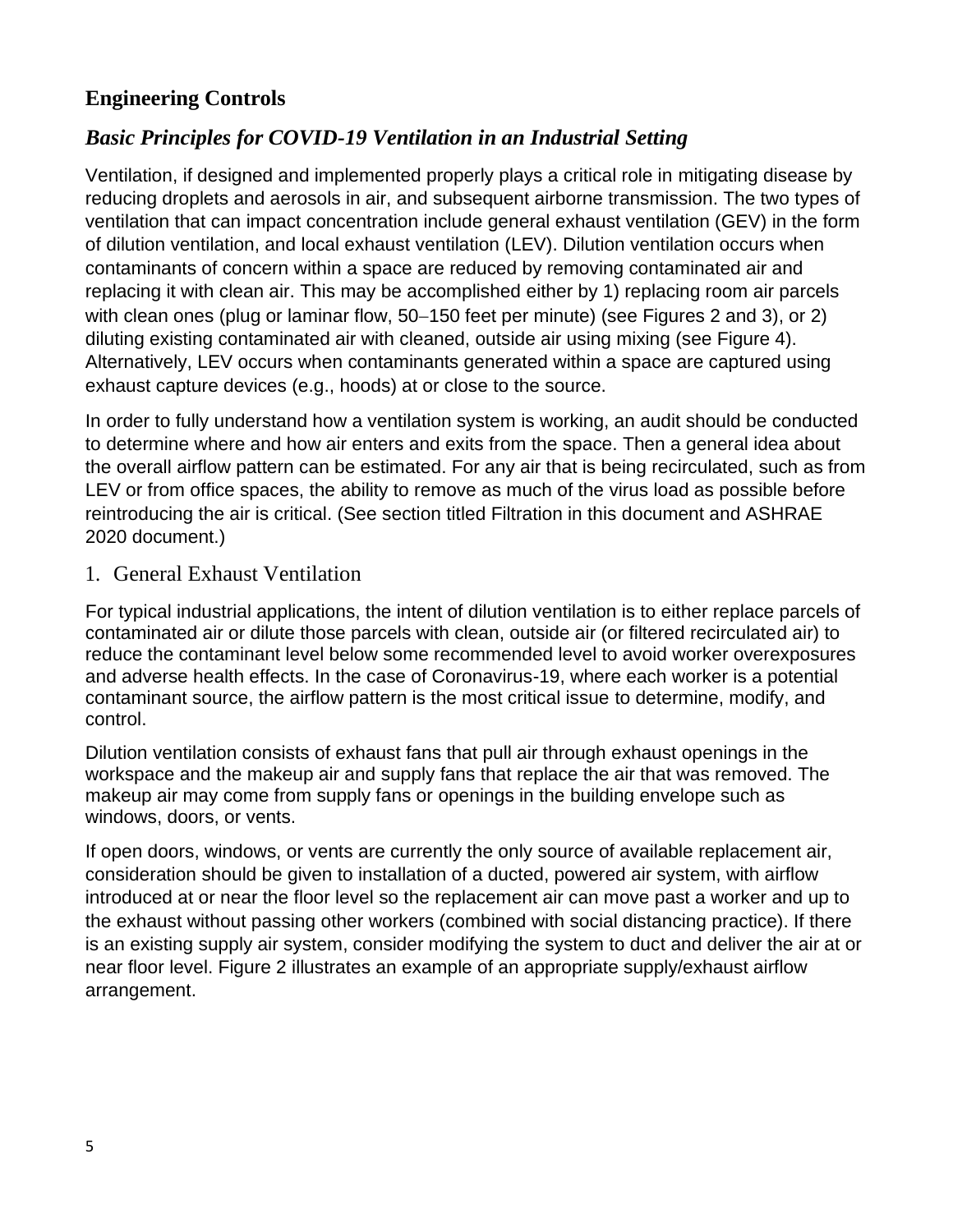

**FIGURE 2. Displacement Ventilation**

Vertically directed dilution ventilation, taking advantage of thermal displacement (warmer air at the breathing zone rising up toward the exhaust source) should effectively reduce risk of worker exposure to potentially infectious aerosols exhaled or generated by other workers. To understand thermal rise for a human being, consider the fact that the air expelled from human lungs is significantly lighter and more buoyant than most air because of its inherent relative humidity and human body warmth (see Figure 3). In general, replacing air at low velocities is preferable to mixing air with high velocities when a high toxicity contaminant is present. In certain applications, turbulent mixing may increase the potential for employee exposure.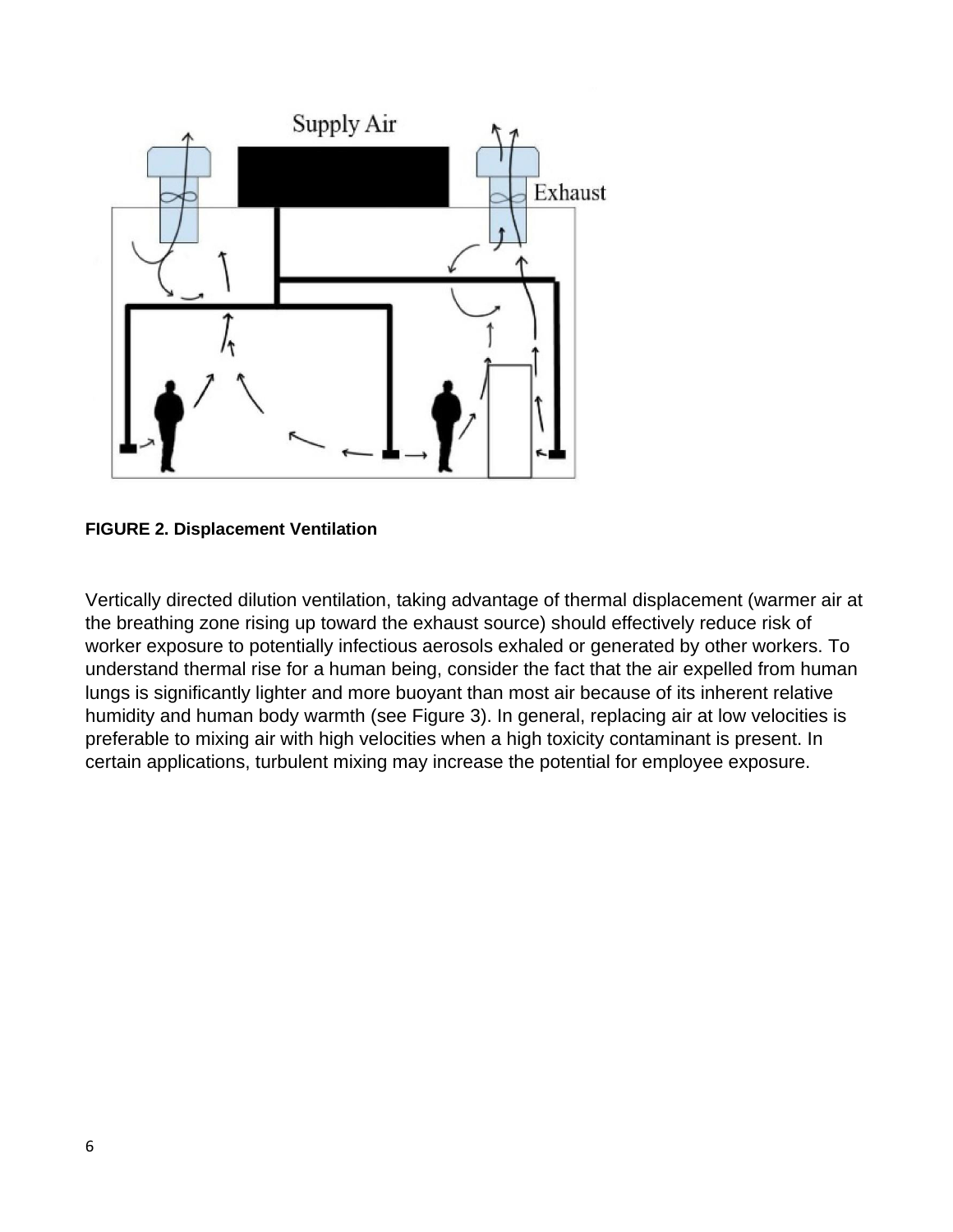

#### **FIGURE 3. Thermal Plume in Displacement Ventilation (Courtesy of Price Industries)**

## 2. Local Exhaust Ventilation

LEV utilizes dedicated exhaust fans and ducts to capture contaminants at their source, keeping them from creating potential exposures. See Chapters 5, 6, and 7 in *Industrial Ventilation: A Manual of Recommended Practice for Design, 30<sup>th</sup> Edition (the "Design Manual")* (American Conference of Governmental Industrial Hygienists, 2019). Examples of LEV in industrial settings include fixed or portable snorkels for capturing welding fumes or downdraft tables for capturing grinding particles in metal working applications. See VS-80-01 and VS-90- 02 in the Design Manual (American Conference of Governmental Industrial Hygienists, 2019). LEV offers the advantage of much lower airflows and lower volume of make-up air. The major disadvantage of LEV is that the capture point is fixed and not always located at the point of contaminant generation (in the case of Coronavirus-19, the worker's face). To protect the worker from workplace contaminants, the worker should be located upstream of the contaminant when possible, not positioned downstream of another potentially infectious worker.

#### 3. Fans

Large ceiling fans will cause downflow of air around workers and potentially return buoyant viral particles back towards worker breathing zones. Taking the large ceiling fans offline during a pandemic should be considered. Ideally, air replacement at or near the floor in the building with roof exhaust is preferred to promote displacement ventilation and establish the optimal direction of airflow. However, where displacement ventilation cannot be established, mixing air using ceiling fans with dilution ventilation may be the only practical alternative (Figure 4).

Personal cooling fans are another source of air movement. Without the benefit of perspiration/evaporative cooling, many industrial workers could suffer harm from heat-stress related illnesses. Therefore, personal cooling fans should **NOT** be removed in industrial settings without regard for worker health. By ensuring that the air source moved by the cooling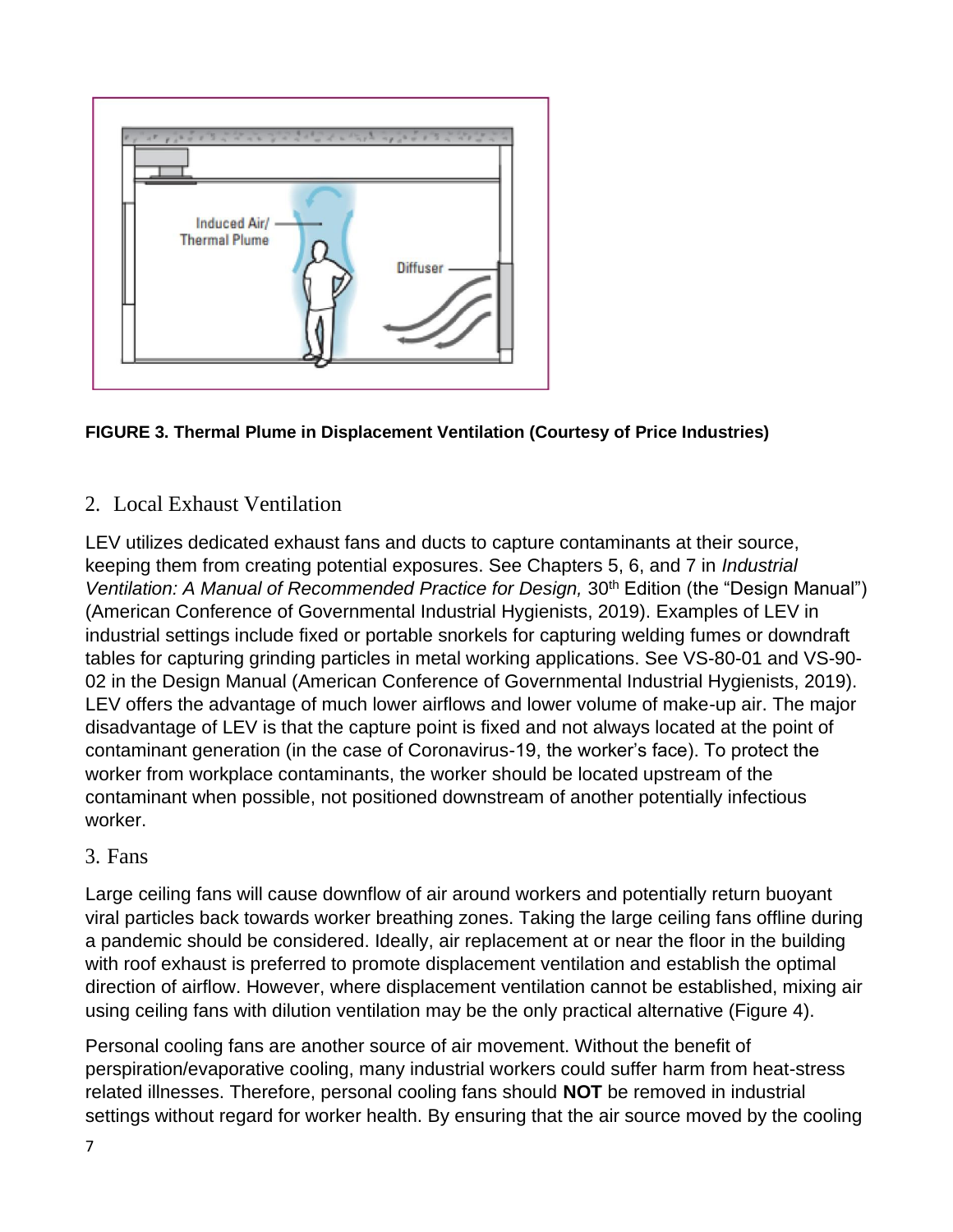fan is originating from a cleaner area and not near another worker, these fans can provide safe cooling airflow. It is important to make sure that a fan does not blow air from one worker to another. The preferred airflow arrangement is vertical displacement with supply coming in above the floor baseboard level and being exhausted at or near the ceiling.

A study from a recent COVID-19 outbreak in a restaurant (Jianyun Lu, 2020) indicates that a high-velocity HVAC air current induced a countercurrent flow vector that appears to have effectively spread the virus to a number of other patrons who were in or very near the airflow pattern but still proximate to the primary infectious individual. Ventilation practitioners should keep in mind the potential for eddy currents and other airflow disturbances to avoid virus transmission.

#### 4. Filtration

Filtration at the appropriate level may be capable of conditioning air to a contaminant level that is equal to or reasonably as clean as outside or "fresh" air. Replacing air is important, measured as air changes per hour (ACH) or the total air delivered to a space per hour divided by the volume of the space. Both mixing ventilation (turbulent flow) and displacement ventilation (streamline or plug flow) have application in dilution ventilation schemes as the application demands. See Figure 4 for both of these concepts. [The white box shown in the corner is a low-velocity non-turbulent supply diffuser.]

 $ACH = CADR (ACFM) \times 60 (min/hr)/room volume (cu ft)$ 



 $CADR = airflow rate (ACFM) \times removal efficiency$ 

**FIGURE 4. Mixing vs. Displacement Ventilation**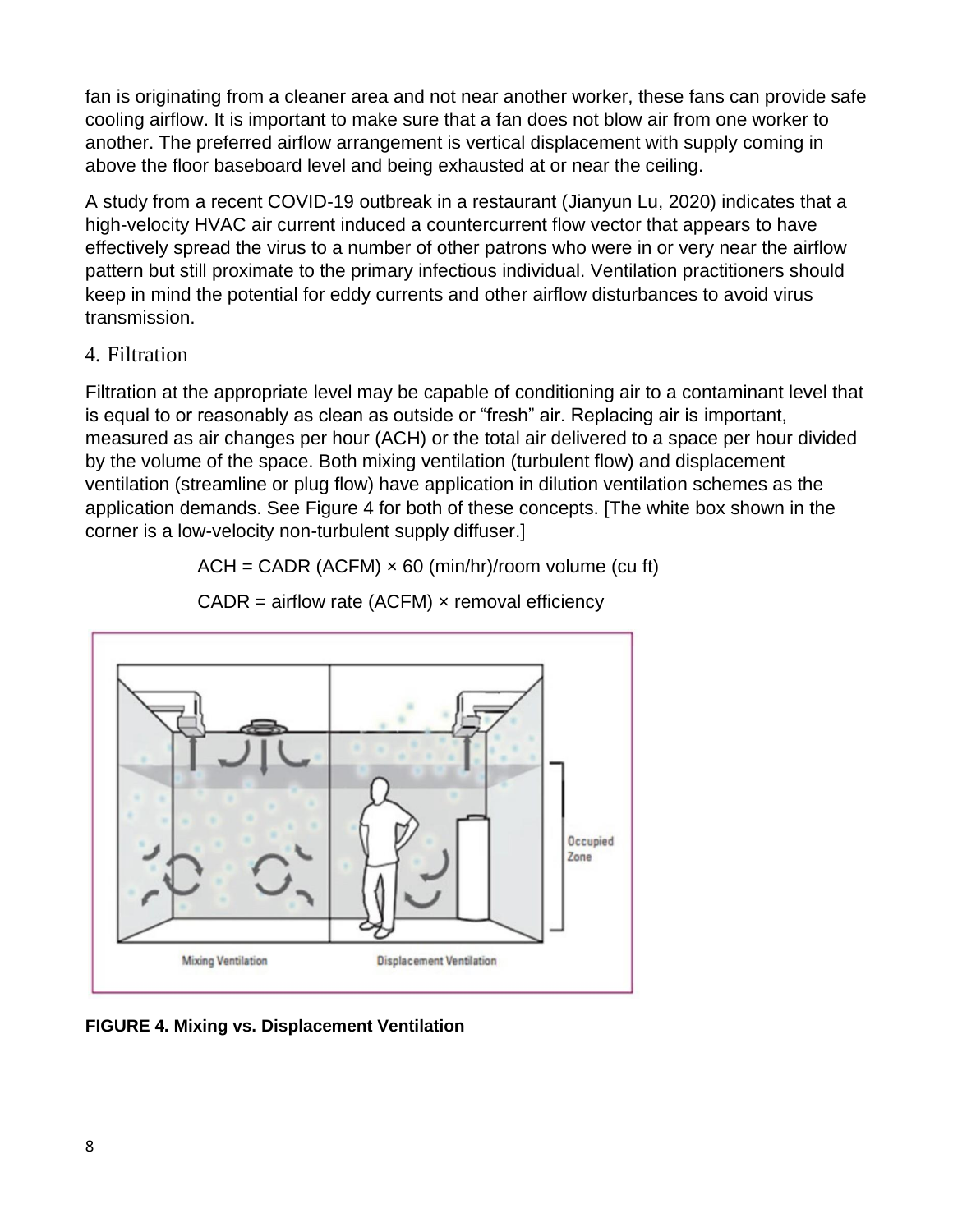Filtration of 99+% of particles requires high efficiency particulate air (filtration, HEPA) (ASHRAE MERV 17; MERV—Minimum Efficiency Reporting Value) or greater efficiencies, and existing make-up air and recirculating systems are not typically capable of handling true HEPA filtration due to the high pressure drop and size constraints of this type of filter. However, a recent ASHRAE study shows that *electret (electrostatic charged)* MERV 13 or 14 filters are capable of high filtration efficiencies on viral particles (89%−97%) with filter sizes similar to existing MERV 5−8 "throwaway" filters commonly used in HVAC applications (Zhang et al., 2020). Figure 5 shows the efficiencies of various MERV rated filters. The blue shaded areas indicate the size of particles created by humans while breathing normally (light blue), and with other respiratory activities (dark blue) (Parienta et al., 2011).





In addition, it should be known that air filtered through conventional fabric filter (baghouses, etc.) and electrostatic precipitators are capable of similar efficiencies and specifically that a "seasoned" fabric filter typically exhibits a similar efficiency to HEPA filtration. These dust collector style filters will also reduce the risk of Coronavirus-19 distribution and transmission as long as the air is reintroduced to the plant in a non-turbulent fashion and in a manner that establishes the preferred airflow direction (see Chapter 8 of the Design Manual)

Portable HEPA filtration units could be useful if placed in close proximity to workers who remain in place during their working day. These units have a limited area of influence and many units do not meet their stated efficiency, particularly the electrostatic units. These portable units should be considered carefully before purchase and use. Existing portable HEPA filtration should not be turned off, but one should consider the potential for exposure of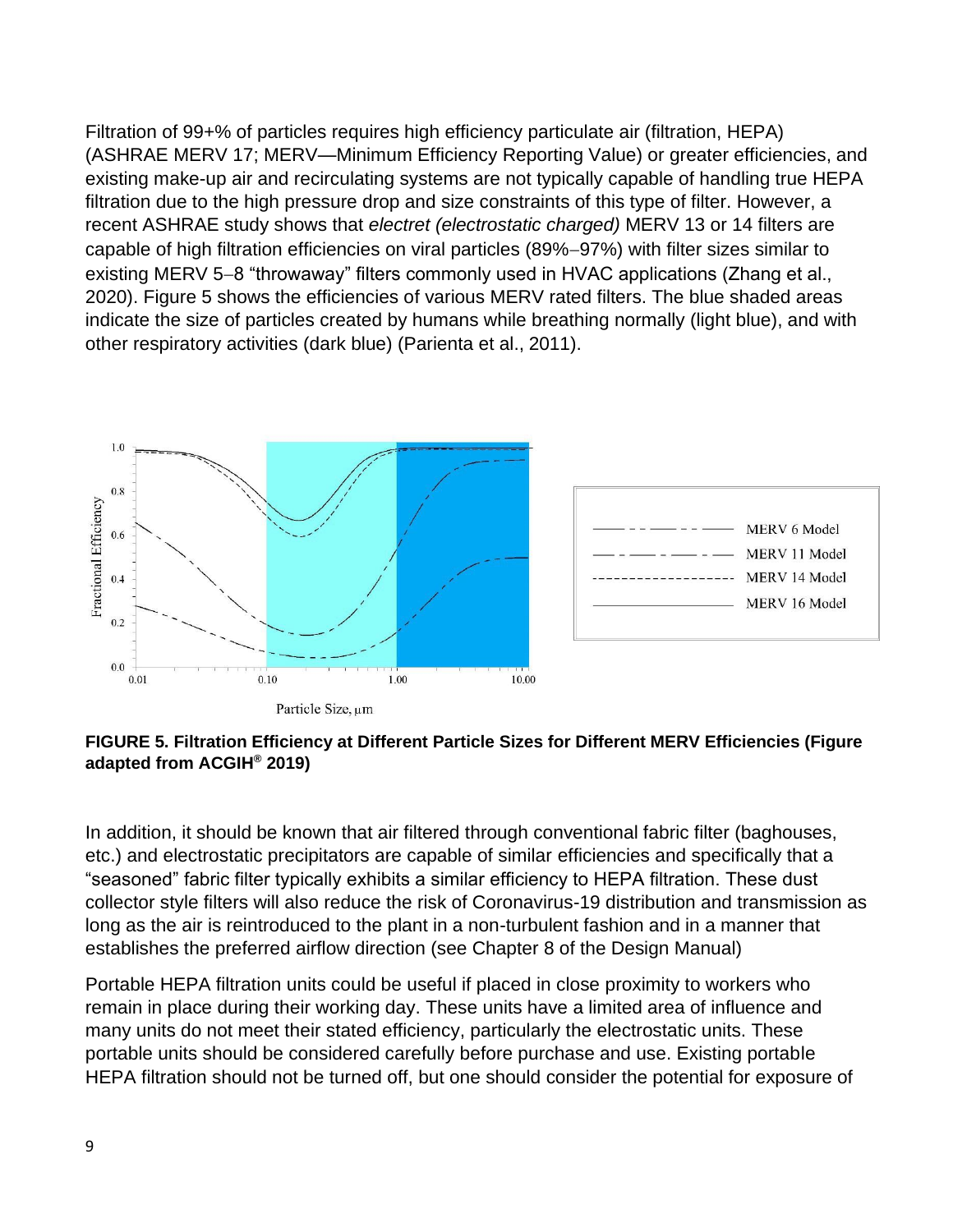downstream individuals if an infected worker is located between the unit and other individuals in the same room.

Employers should investigate the use of improved filtering systems that may be available and either compatible or potentially fitted to their existing air handling systems. Good examples of this are 'electret' filters and electrostatic precipitators (ESPs). Both of these filtration technologies are robust, have been used effectively for many years, and remove fine and ultrafine particles with predictable success. Placed in series within an air handling system, they could be effective in the capture and reduction of Coronavirus-19 in air. Seek professional design help before modifying any air handling system.

Paint-spray and other large exhaust booths are useful in reducing Coronavirus-19 exposure risks because they require the facility ventilation system to supply large amounts of outdoor (replacement) air. In addition, workers stationed in the booth have a low risk of Coronavirus-19 exposure due to the high air volume turnover rates.

Local exhaust hoods are typically not effective in capturing particles at more than one hood diameter away from the hood inlet. At three times the hood diameter, aerosols are significantly more influenced by room currents than by the LEV (see Chapter 6, Hood Design, of the Design Manual). This does **NOT** mean that LEV systems should be turned off during a viral pandemic. In fact, they are an important source of reducing local airborne virus concentrations. LEV systems evacuate air from the space creating a negative pressure gradient therefore encouraging air at higher pressure (outside the building) to infiltrate in an attempt to balance the pressure difference between inside and outside. Permit LEV systems to operate continuously while workers are present. In a general sense, LEV systems are designed to replace exhausted air with makeup air unless it is a recirculated system. As usual, maintain makeup air systems to reduce air sweeping into the workspace through open doorways and windows.

All established LEV systems should continue to be used for existing workplace hazards. The presence of a new hazard – infectious aerosols – does not negate or change the ongoing need for continued protection of workers from all other hazards. As with any new hazard, assessment of exposures and selection of controls must be done in the context of all hazards. Allow the GEV and LEV systems to operate continuously or long enough to allow for several complete air changes following the departure of all building occupants. If the system is shut down or set back overnight (i.e., between work shifts), return to full operating conditions prior to occupant return. Permit LEV systems to operate continuously. If variable air volume laboratory hoods are present, leave the hood sash in the up position to allow for maximum airflow and maximum air volume to be exhausted when not in use by workers.

If an industrial site has an HVAC system for the purposes of general dilution and comfort control, it may be appropriate to:

- $\triangleright$  Increase the amount of outdoor air supplied by the system to the maximum capacity permitted by the system. Additional considerations include climate and local air quality (e.g., humidity).
- $\triangleright$  If air is recirculated, a MERV 13 or better filter is recommended to improve the capture of infectious aerosols.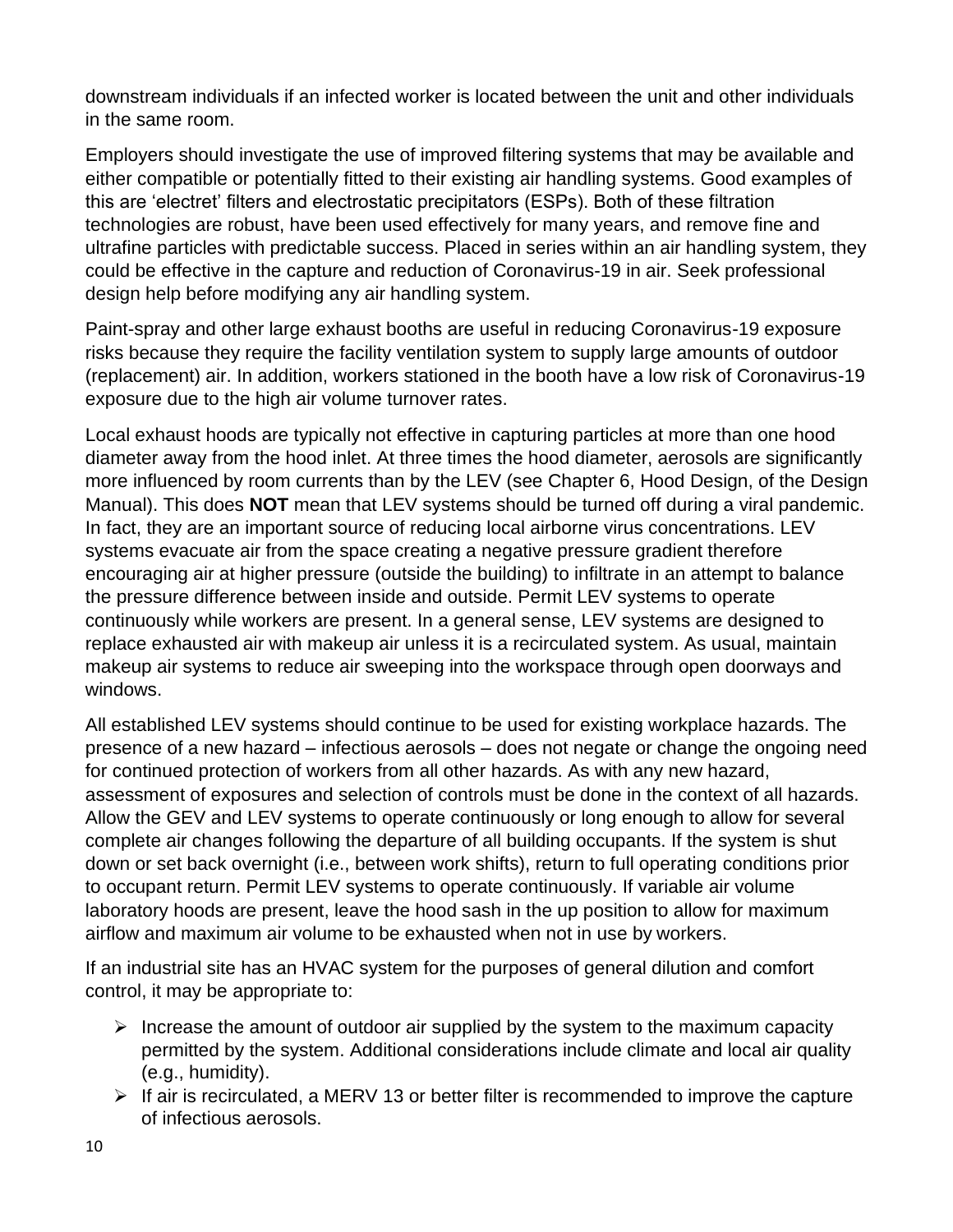- $\triangleright$  Consult with a ventilation system engineer to ensure that the system is operating correctly, is well-maintained and can accommodate the added pressure drop caused by a MERV 13 or better filter.
- $\triangleright$  Depending on the actual air exchange rate and number of occupants, it may be appropriate to operate the HVAC system for an extended period of time after all occupants have departed, to ensure adequate clearance of infectious particles.

In restrooms, the following practices are recommended:

- ➢ Restroom fans should be operated continuously and should exhaust directly outdoors.
- $\triangleright$  To minimize aerosolization of infectious particles not removed by handwashing, disposable paper towels should be used for hand drying, rather than air dryers.

#### 3. Room/Building Pressurization

An additional ventilation control technique is room pressurization. By adjusting the volumes of air entering and leaving a particular space, that space can be balanced to become positively, negatively, or neutrally pressurized. Slightly positively pressurized spaces tend to keep air from coming in from outside to control contaminants from the adjoining space. Negatively pressurized spaces tend to limit the escape of contaminants generated within the space such as with airborne infection isolation rooms and autopsy rooms. These required conditions may have application to the ventilation schemes addressed above and should be considered. It is recommended that the ventilation professional at industrial facilities consider positive or negative room pressurization to potentially control the spread of COVID-19 in their facilities.

Additionally, an entire facility or large workspace can be positively pressurized, thereby eliminating indraft currents that may cause unpredicted airflow from one employee towards another. Bringing a facility under positive pressure (vs. atmospheric pressure) causes the area to have a mixing factor ( $m_i$  or K factor) of 1. This technique is discussed in Chapter 11, Supply Air Systems, of the Design Manual. Consult local codes for compliance.

#### 4. Ultraviolet Germicidal Irradiation

Ultraviolet germicidal irradiation (UVGI) has been used for supplemental engineering control (ventilation being the primary control technique) of airborne microbial contamination in indoor spaces. It has been most commonly used in homeless shelters and hospitals. UVGI systems have been applied for disinfection and inactivation of fungal and bacterial microorganisms for sixty (60) years or more; they have been examined in remote applications including in ducts, inside filter banks, and also in point-of-use and upper room (ceiling return) applications. UVGI has been determined to provide a viable, supplemental control technology for Coronavirus-19 applications. However, a thorough treatment of this topic is beyond the scope of this paper; additional information can be found in ASHRAE, 2019. Note: The use of UVGI at typical wavelengths (i.e., ~254 nm, UVC) requires protection from the light emitted from the UV source for employees, maintenance personnel, and other room occupants, as UV exposure is harmful to human skin and eyes at relatively low source power.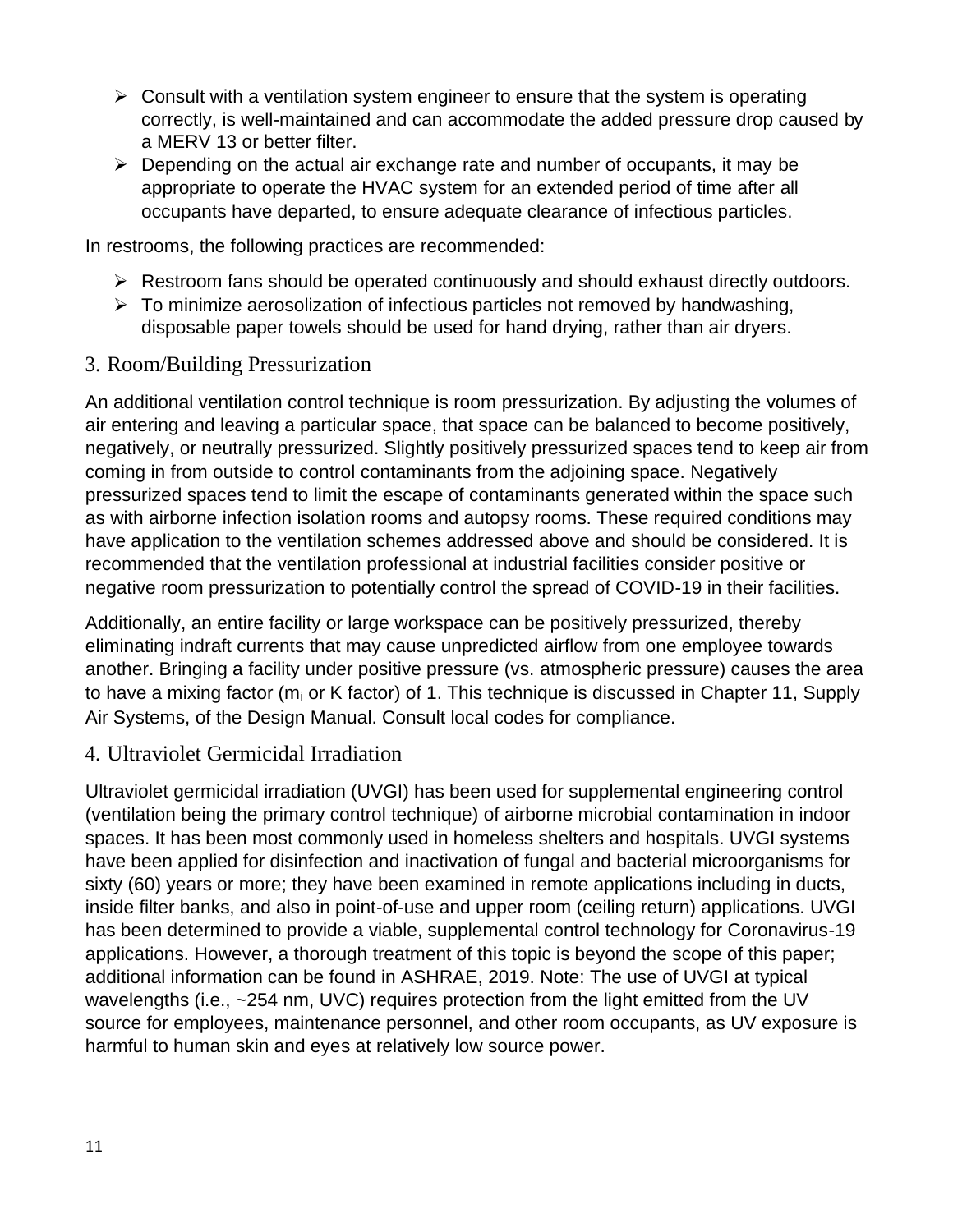Before World War II, much research was conducted on the germ-destroying ability of UV light, which later diminished with the advent of antibiotics. Recently, however, due to the pandemic a resurgence of interest in the use of UVGI has brought this technology back as a valid viral inactivation treatment for large amounts of air that may be readily applied to the manufacturing workplace. One must do the research to determine whether the UVGI vendor truly understands the application and requirements for effective virus inactivation. UVGI effectiveness requires addressing the ability of the system design to meet the specific conditions while considering the light wavelength, the contact time and the distance from the source (intensity), which are the primary criteria for effective disinfection by UVGI.

## **Administrative Controls**

Administrative controls are ways of changing how employees conduct their job that will tend to limit their risk of exposure to hazards. Some administrative controls may reduce the potential for worker exposure to infectious aerosols. A number of these are mentioned below.

- ➢ Inform all employees about the hazards and symptoms of COVID-19. Tell them to stay home or to leave work if they feel sick.
- ➢ Provide a station to screen employees entering the building using a standard questionnaire and non-contact temperature measurement device.
- ➢ Provide training for all employees about rules for social distancing, sanitation, handwashing, and sick leave policies. Have a plan to separate sick employees if someone fails the health check or becomes ill during the workday.
- ➢ Develop enhanced cleaning and sanitation plans for the entire facility. Use EPAregistered disinfectants that are effective against Coronavirus-19. A link to this list may be found here (EPA, 2020).
- $\triangleright$  Remind employees to stay six (6) feet apart with signage and by placing marks on the floor or using stanchions. Workers should be reminded about maintaining social distancing during breaks, in restrooms, and when entering and leaving the facility.
- ➢ Supply additional handwashing stations to facilitate regular handwashing. No touch hand sanitizer dispensers should also be supplied for times when workers cannot wash their hands with soap and water.
- ➢ Remind employees to cover their coughs and sneezes with their elbow or a tissue. Dispose of the tissue and wash hands afterward. This can be accomplished with signage.
- $\triangleright$  Arrange workstations to allow for adequate physical distancing at least six (6) feet between workers. This may require rerouting aisles to keep workers from passing too close to one another. One-way (i.e., unidirectional) aisles are another way to avoid workers coming into close contact with one another (Figure 6).
- ➢ Supply paper towels, tissues, and no touch waste receptacles.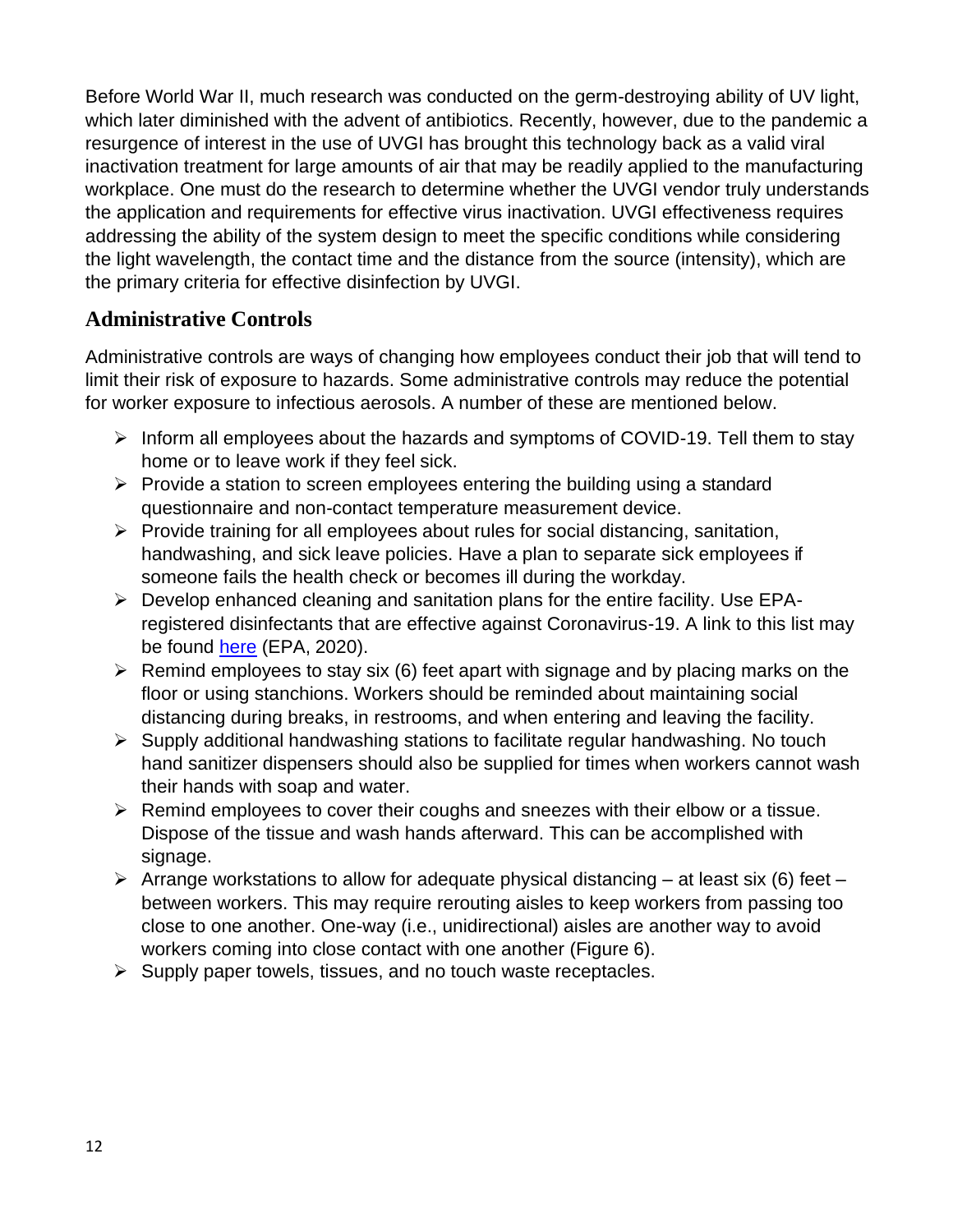

**FIGURE 6. How to Align Manufacturing Workers (CDCc, 2020)**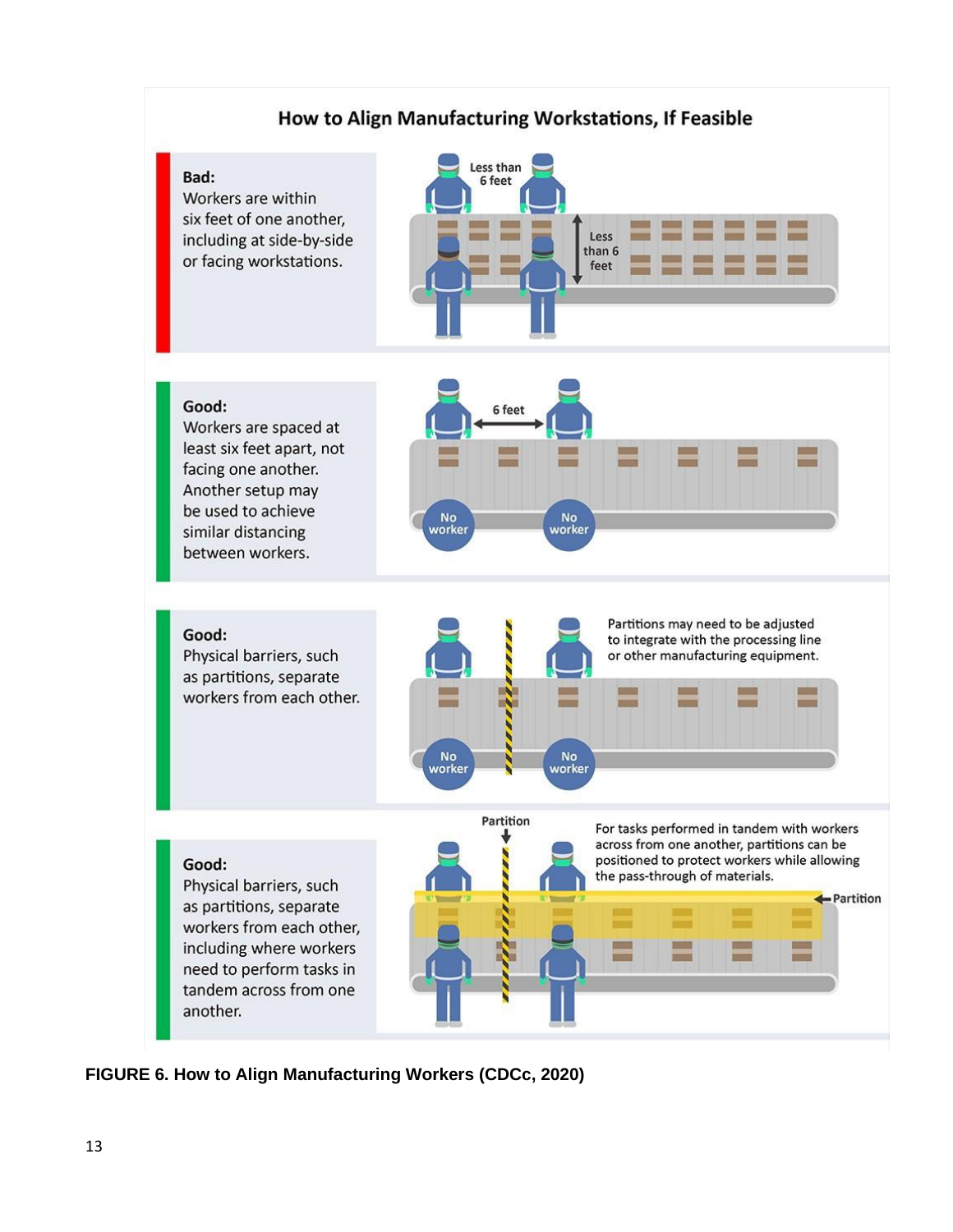### **Personal Protective Equipment**

PPE, particularly respiratory protective equipment (RPE), is usually the least favorable choice in the Hierarchy of Controls strategy. However, due to the uncertainties associated with COVID-19 transmission and the unknown infectious dose, most localities are requiring that individuals wear cloth face coverings or a form of respiratory protection. A cloth face covering helps protect others from respiratory droplets, but it does NOT protect the person wearing it or others from smaller particles. If everyone in the workplace wears a cloth face covering, it is expected that the risk of exposure to Coronavirus-19 will be decreased by limiting droplet exposure. It is important to recognize that only NIOSH-certified respirators are true RPE that provide reliable protection for the wearer. Surgical and similar procedural masks (including cloth face coverings) are primarily for protecting others from contaminants exhaled or generated by the wearer. To protect the wearer from Coronavirus-19 exposure, current guidelines indicate that a NIOSH-certified N95 filtering facepiece respirator affords the minimum recommended protection. Such a respirator must be properly fitted and used on a clean shaven face. In locations such as meat packing facilities, where employees actively work within 6 feet of each other, engineering controls (such as ventilation and barriers, see Figure 6) alone should NOT be relied upon to provide the protection needed for continued worker health. PPE such as respirators may be required for control of potential exposure to Coronavirus-19 during this type of work.

CDC recommends wearing cloth face coverings as a protective measure in addition to social distancing (i.e., staying at least 6 feet away from others). Cloth face coverings may be especially important when social distancing is not possible or feasible based on working conditions. Cloth face coverings are not PPE or RPE. They are not appropriate substitutes for PPE such as respirators (like N95 respirators) or medical facemasks (like surgical masks) in workplaces where respirators or facemasks are recommended or required to protect the wearer (OSHA, 2011).

A cloth face covering may reduce the amount of large respiratory droplets that a person spreads when talking, sneezing, or coughing. Cloth face coverings may prevent people who do not know they have been infected with the Coronavirus-19 virus from spreading it to others. Cloth face coverings are intended to protect other people—not the wearer (CDCc, 2020). Employers who determine that cloth face coverings should be worn in the workplace, including to comply with state or local requirements for their use, should ensure the cloth face coverings are worn appropriately (CDCe, 2020)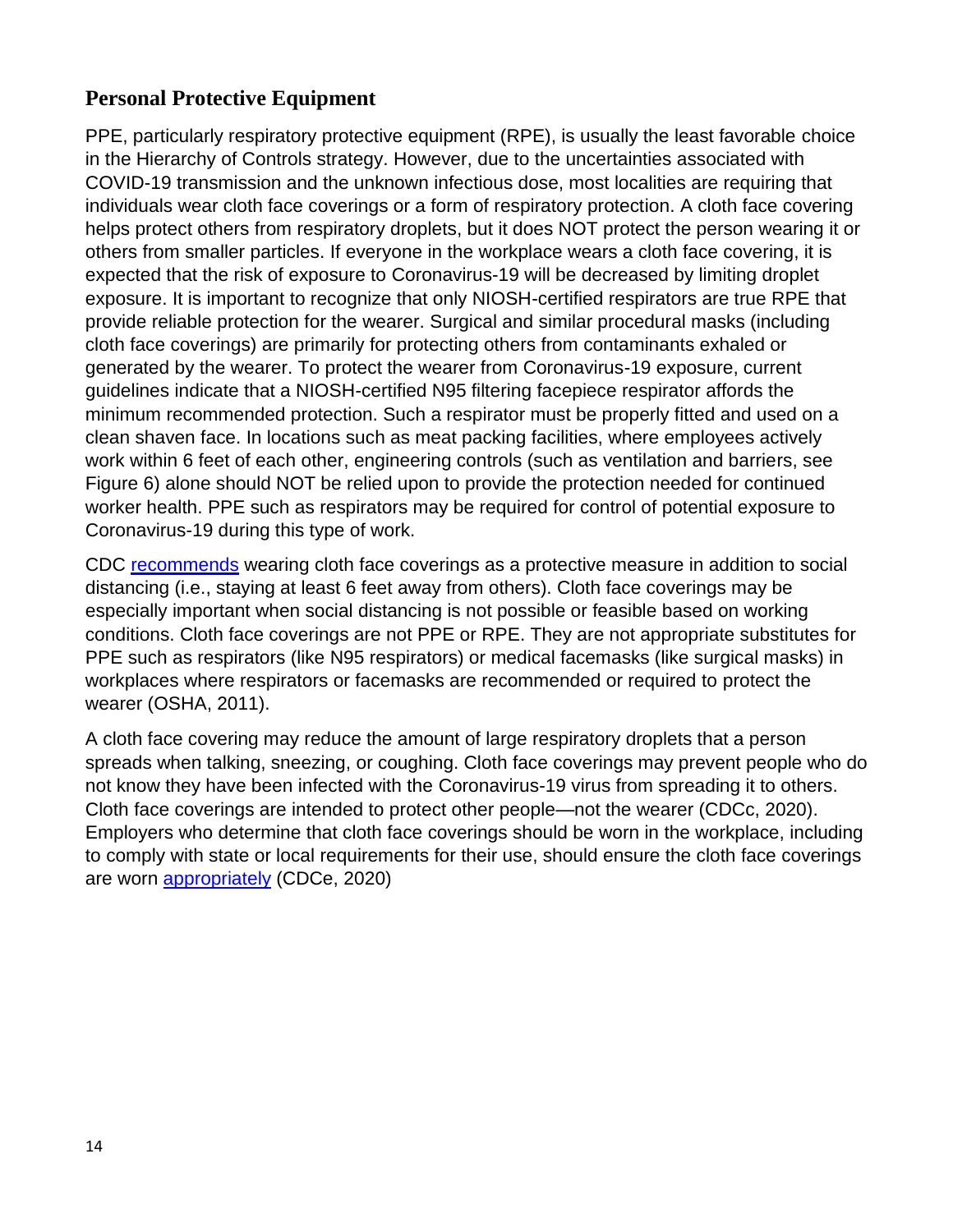#### **Important Suggested Measures**

- $\triangleright$  Increase the outdoor air supply to 100%, if possible, or to the maximum allowed by the capabilities of the ventilation system. Some additional considerations include the climate, air pollution, and system capacity, and making sure the outdoor air intakes are clear and not drawing air from a parking lot, traffic side of building, or near smoking areas or loading docks. Make sure the ventilation system is performing as designed and has been properly maintained per ASHRAE 62.1.
- ➢ Maintain between 6 and 12 ACH, which will provide greater than 99% purge in 30−60 minutes (CDCd, 2019).
- ➢ Increase the filtration efficiency of the system to MERV 13 or as high as the filter racks and fan pressure drop will allow. System designers should attempt to accommodate Tier 1 MERV filters (MERV 13 and 14) in their current and future designs, as applicable, to ensure best airflow through the system with equipment that can withstand the added pressure drop.
- ➢ Provide additional dilution ventilation to disperse small airborne particles. Dilution ventilation should be introduced into the facility at low velocities at floor level whenever possible, with directed flow toward exhaust fans above, and spread over large areas.
- $\triangleright$  Allow the ventilation system to operate continuously if the building is occupied or long enough to allow for several complete air changes following the departure of all building occupants. If the system is shut down or set back overnight, return to full operating conditions prior to occupant return.
- ➢ Make sure restroom fans operate continuously and are exhausted directly outdoors with exhausts away from facility ventilation supply intakes. Temporarily disable or discontinue use of hand dryers in restrooms and replace with disposable paper towels.
- ➢ Allow LEV systems to operate continuously while attended. If variable air volume laboratory hoods are present, leave the hood sash in the up position to allow maximum airflow and maximum air volume to be exhausted when not in use.
- ➢ General airflow direction should be from cleaner air to less clean air, and processes and workers should be placed on the cleaner side of the airflow pattern within this general airflow pattern to reduce their exposures. Avoid having personal or pedestal fans blow from one person to another. Remember they will blow 30−40 times the fan diameter very effectively.
- ➢ Typically, more outdoor air is better. However, high velocity currents passing through open doorways or from a pedestal fan can project viruses hundreds of feet in rapid fashion (although some dilution will also occur). Where inflow occurs at high velocity near workers, attempt to diffuse large air currents by directing or blocking the flow stream to avoid moving the air from person to person. Expanded metal and perforated or unperforated screens are very effective to diffuse large air masses at high velocity.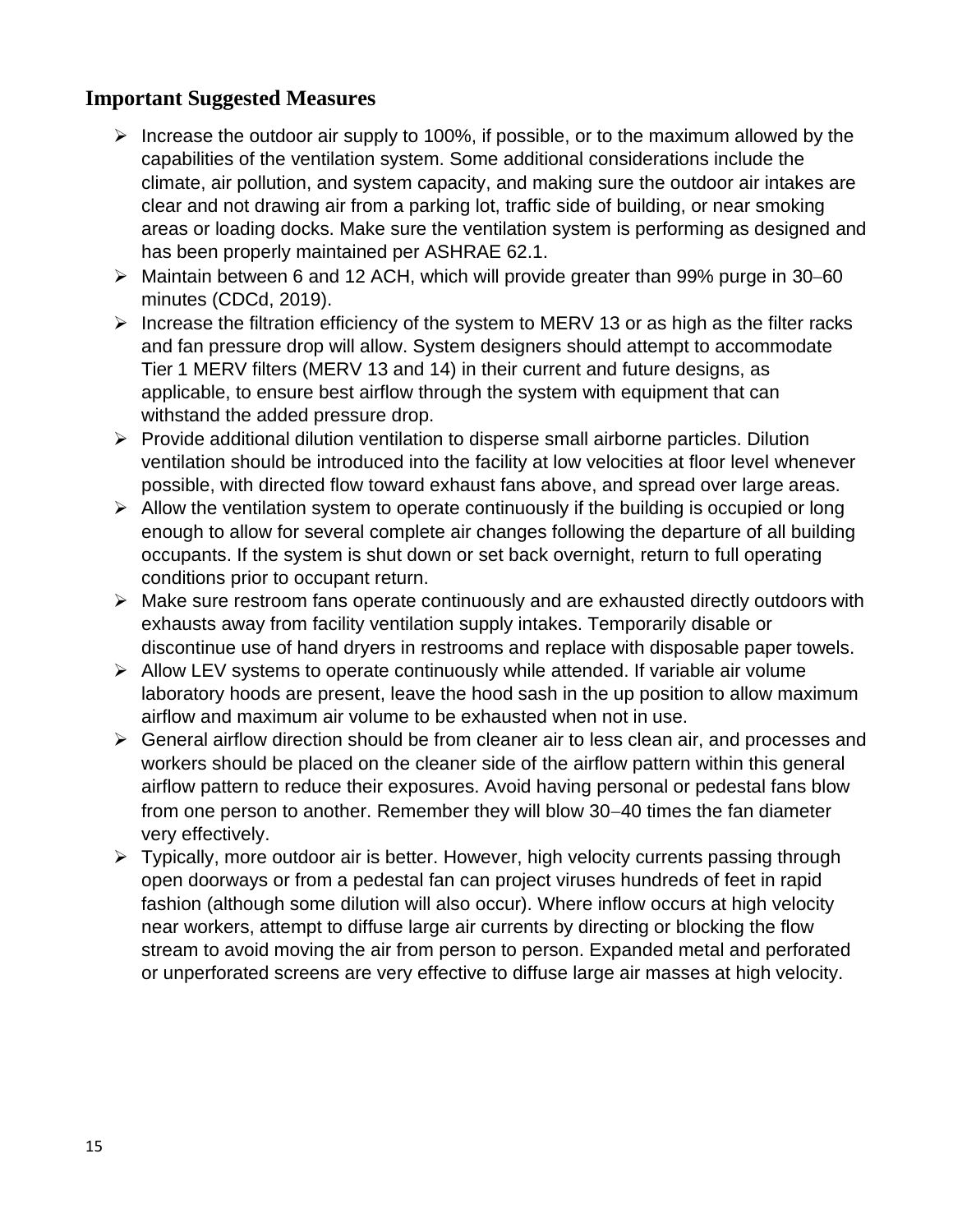#### **Useful Resources for COVID-19 Related Information**

CDC (Centers for Disease Control and Prevention). Coronavirus (COVID-19) (cdc.gov/coronavirus/2019-nCoV)

Businesses and Workplaces (https:/[/www.cdc.gov/coronavirus/2019](http://www.cdc.gov/coronavirus/2019-) ncov/community/organizations/businesses-employers.html)

Cleaning and Disinfecting (https:/[/www.cdc.gov/coronavirus/2019-ncov/community/clean](http://www.cdc.gov/coronavirus/2019-ncov/community/clean-)disinfect/index.html)

Guidance for Reopening Buildings after Prolonged Shutdown or Reduced Operation (https:/[/www.cdc.gov/coronavirus/2019-ncov/php/building-water-system.html\)](http://www.cdc.gov/coronavirus/2019-ncov/php/building-water-system.html))

Worker Safety and Support (https:/[/www.cdc.gov/coronavirus/2019-ncov/community/worker](http://www.cdc.gov/coronavirus/2019-ncov/community/worker-)safety-support/index.html)

OSHA (Occupational Safety and Health Administration). COVID-19. (osha.gov/SLTC/covid-19)

National Safety Council. Guidance for Employers: COVID-19 and the Workplace. (https:/[/www.nsc.org/work-safety/safety-topics/coronavirus\)](http://www.nsc.org/work-safety/safety-topics/coronavirus))

EPA (Environmental Protection Agency). Coronavirus (COVID-19). (epa.gov/coronavirus)

AIHA (American Industrial Hygiene Association). Coronavirus Outbreak Resource Center. (aiha.org/public-resources/consumer-resources/coronavirus\_outbreak\_resources)

National Association of Manufacturers. Covid-19 Resources (nam.org/coronavirus)

ACGIH. Industrial Ventilation: A Manual of Recommended Practice for Design, 30<sup>th</sup> Edition

ACGIH. Bioaerosols: Assessment and Control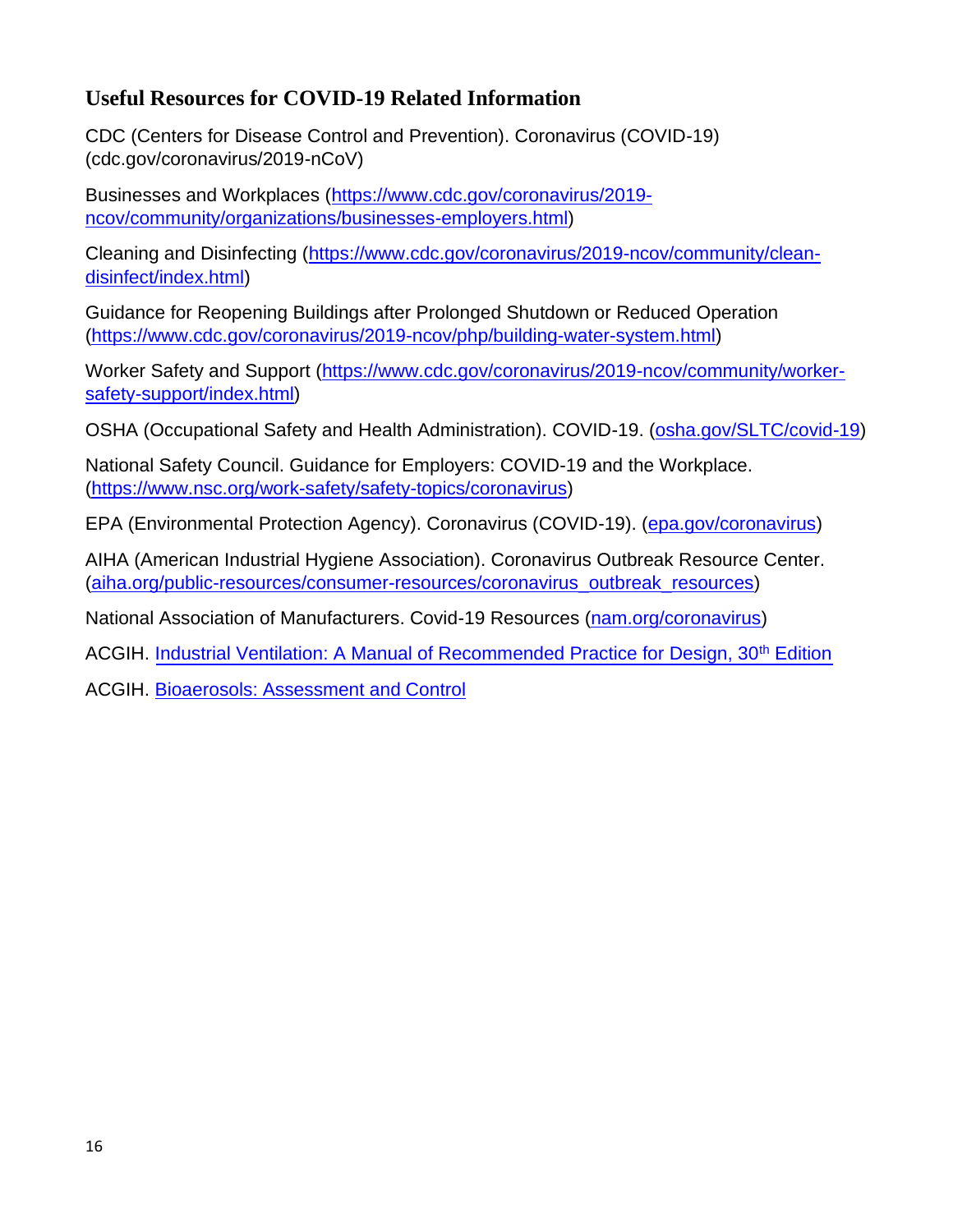#### **References**

- American Conference of Governmental Industrial Hygienists. (2019). *Industrial Ventilation: A Manual of Recommended Practice for Design.* Cincinnati: ACGIH.
- ANSI/ASHRAE. (2019). Standard 62.1-2019. *Ventilation for Acceptable Indoor Air Quality*.
- ASHRAE. (2019). Chapter 62 Ultraviolet Air and Surface Treatment. In *ASHRAE Handbook: HVAC Applications* (pp. 62.1-62.17).
- ASHRAE. (2020). *ASHRAE Position Document on Infectious Aerosols.* Atlanta, GA: ASHRAE.
- CDCa. (2020, July 20). *Coronavirus (COVID-19).* Retrieved from Centers for Disease Control and Prevention: [https://ww](http://www.cdc.gov/coronavirus/2019-nCoV/index.html)w.cdc.[gov/coronavirus/2019-nCoV/index.html](http://www.cdc.gov/coronavirus/2019-nCoV/index.html)
- CDCb. (2020, June 16). *Coronavirus Disease 2019 (COVID-19)/How COVID-19 Spreads*. Retrieved July 10, 2020
- CDCc. (2020, July 9). *Meat and Poultry Processing Workers and Employers.* Retrieved from Coronavirus Disease 2019 (COVID-19): https:[//www.cdc.gov/coronavirus/2019](http://www.cdc.gov/coronavirus/2019-ncov/community/organizations/meat-) [ncov/community/organizations/meat-](http://www.cdc.gov/coronavirus/2019-ncov/community/organizations/meat-) poultry-processing-workers-employers.html
- CDCd. (2019). *Environmental Infection Control Guidelines. Appendix B. Air.* Retrieved from CDC: [https://ww](http://www.cdc.gov/infectioncontrol/guidelines/environmental/appendix/air.html)w.cdc.[gov/infectioncontrol/guidelines/environmental/appendix/air.html](http://www.cdc.gov/infectioncontrol/guidelines/environmental/appendix/air.html)
- CDCe. (2020, August 7). *Coronavirus Disease 2019 (COVID-19)/How to Wear Masks.* Retrieved from How to Wear Masks: https[://www.cdc.gov/coronavirus/2019-ncov/prevent-getting-sick/how-to](http://www.cdc.gov/coronavirus/2019-ncov/prevent-getting-sick/how-to-wear-cloth-face-)[wear-cloth-face-](http://www.cdc.gov/coronavirus/2019-ncov/prevent-getting-sick/how-to-wear-cloth-face-) coverings.html
- EPA, U. (2020, July 9). *List N: Disinfectants for Use Against Coronavirus-19*. Retrieved July 11, 2020
- Jianyun Lu, J. G. (2020). COVID-19 Outbreak Associated with Air Conditioning in Restaurant in Guangzhou, China, 2020. *Emerging Infectious Diseases*.
- Jones, R. M. (2015). Aerosol transmission of infectious disease. *Journal of Occupational and Environmental Medicine*, 501-508.
- NIOSH. (2015, January 13). *Hierarchy of Controls*. Retrieved July 10, 2020
- Oran, Daniel P., Topol, Eric J. Prevalence of Asymptomatic SARS-CoV-2 Infection: A Narrative Review. Annals of internal medicine 3 Jun 2020. https://doi.org/10.7326/M20-3012.
- OSHA. (2011). *Respiratory Protection (29 CFR 1910.134(c))*. Retrieved July 10, 2020,
- from OSHA. Oxford University. (2020, May 20). *What proportion are asymptomatic*.
- Retrieved from COVID-19:

[https://ww](http://www.cebm.net/covid-19-what-proportion-are-asymptomatic)w.cebm[.net/covid-19-what-proportion-are-asymptomatic](http://www.cebm.net/covid-19-what-proportion-are-asymptomatic)

- Parienta, D., Morawska, L., Johnson, G.R., Ristovski, Z.D., Hargreaves, M., Mengersen, K., et al. (2011). Theoretical analysis of the motion and evaporation of exhaled respiratory droplets of mixed composition. Journal of Aerosol Science, 42, 1–10.
- van Doremalen N, B. T. (2020). Aerosol and surface stability of SARS-CoV-2 as compared with SARS-CoV-1. *New England Jouranl of Medicine*, 1564-1567.